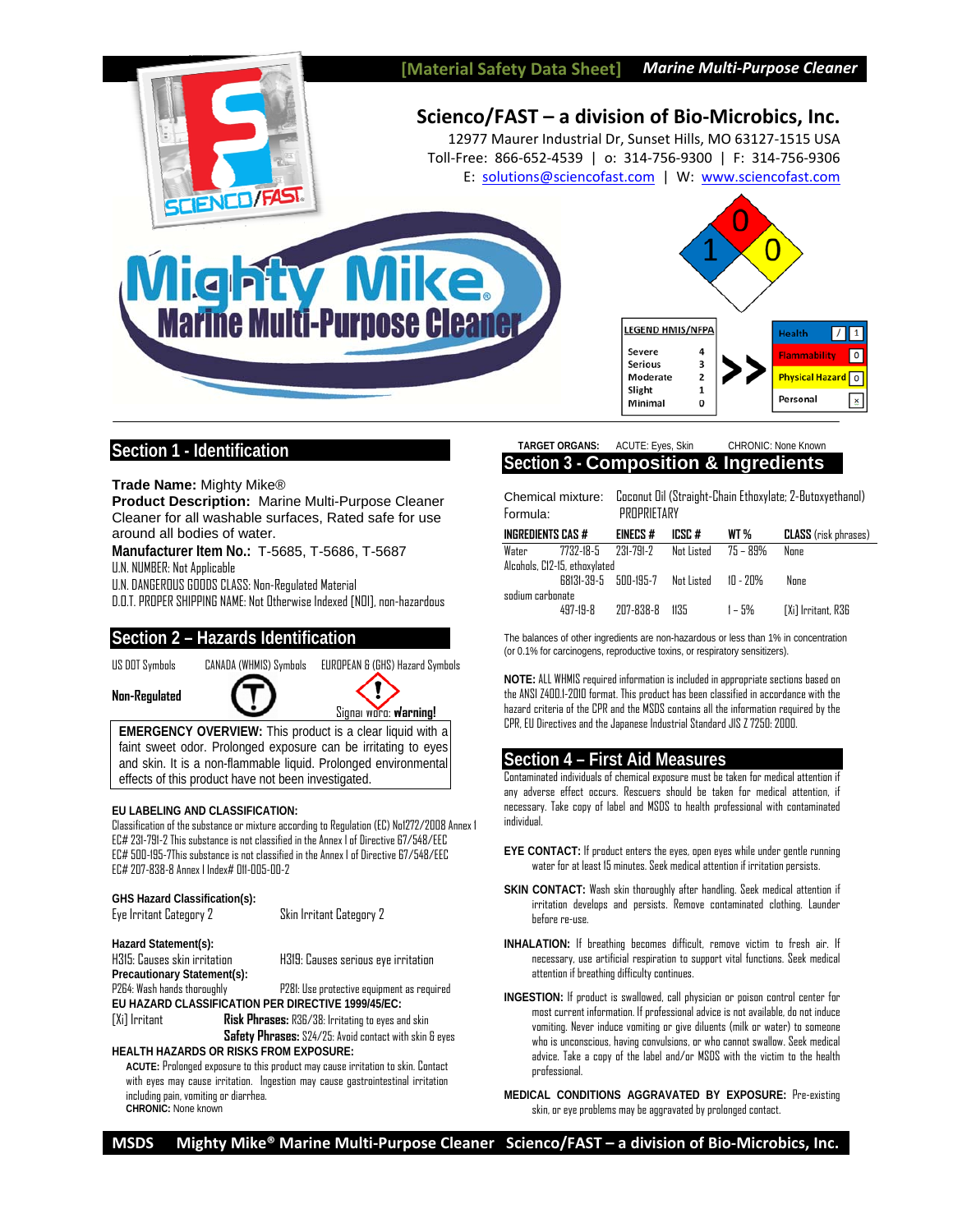**RECOMMENDATIONS TO PHYSICIANS:** Treat symptoms, reduce exposure.

## **Section 5 – Fire Hazard Data Information**

**FLASH POINT:** Not Flammable **AUTOIGNITION TEMPERATURE:** Not Applicable **FLAMMABLE LIMITS** (in air by volume, %): Lower (LEL): NA Upper (UEL): NA **FIRE EXTINGUISHING MATERIALS:** As appropriate for surrounding fire. Carbon dioxide, foam, dry chemical, halon, or water spray.

**UNUSUAL FIRE AND EXPLOSION HAZARDS:** This product is nonflammable, however containers may rupture if exposed to heat or fire. **Explosion Sensitivity to Mechanical Impact:** Not Sensitive **Explosion Sensitivity to Static Discharge:** Not Sensitive

SPECIAL FIRE-FIGHTING PROCEDURES: Incipient fire responders should wear eye protection. Structural firefighters must wear Self-Contained Breathing Apparatus and full protective equipment. Isolate materials not yet involved in the fire and protect personnel. Move containers from fire area if this can be done without risk; otherwise, cool with carefully applied water spray. If possible, prevent runoff water from entering storm drains, bodies of water, or other environmentally sensitive areas.

## **Section 6 - Spill or Leak Procedures**

**RESPONSE:** Personnel should be trained for spill or leak response operations.

**SPILLS:** Contain spill if safe to do so. Soak up with absorbent material and place in an appropriate container for disposal. Dispose of in accordance with applicable Federal, State, and local procedures (see Section 13, Disposal Considerations).

# **Section 7 – Safe Handling & Storage**

- **WORK & HYGIENE PRACTICES:** As with all chemicals, avoid getting this product ON YOU or IN YOU. Wash thoroughly after handling this product. Do not eat, drink, smoke, or apply cosmetics while handling this product. Avoid breathing dusts generated by this product. Use in a well-ventilated location.
- **STORAGE AND HANDLING PRACTICES:** Containers of this product must be properly labeled. Store containers in a cool, dry location. Keep container tightly closed when not in use. Store away from strong acids or oxidizers.

# **Section 8 – Exp. Controls/Personal Protection**

#### **EXPOSURE LIMITS/GUIDELINES:**

| <b>Chemical Name</b>                               | CAS#      | ACGIH TWA  | NSHA TWA   | SWA        |
|----------------------------------------------------|-----------|------------|------------|------------|
| Water                                              | 7737-18-5 | Nnt Listed | Nnt listed | Nnt listed |
| Alcohols, C12-15.ethoxylated 68131-39-5 Not Listed |           |            | Nnt Listed | Not Listed |
| sodium carbonate                                   | 497-19-8  | Nnt listed | Not Listed | Nnt listed |

Currently, International exposure limits are not established for the components of this product. Please check with competent authority in each country for the most recent limits in place.

VENTILATION AND ENGINEERING CONTROLS: Use with adequate ventilation to ensure exposure levels are maintained below the limits provided below. Use local exhaust ventilation to control airborne vapors. Ensure eyewash/safety shower stations are available near areas where this product is used.

The following information on appropriate Personal Protective Equipment is provided to assist employers in complying with OSHA regulations found in 29 CFR Subpart I (beginning at 1910.132) or equivalent standard of Canada, or standards of EU member states (including EN 149 for respiratory PPE, and EN 166 for face/eye protection), and those of Japan. Please reference applicable regulations and standards for relevant details.

RESPIRATORY PROTECTION: Not normally required when using this product. Maintain airborne contaminant concentrations below guidelines listed above, if applicable. If necessary, use only respiratory protection authorized in the U.S. Federal OSHA Respiratory Protection Standard (29 CFR 1910.134), equivalent U.S. State standards, Canadian CSA Standard Z94.4-93, the European Standard EN149, or EU member states.

EYE PROTECTION: Safety glasses are recommended where splashing is possible. If necessary, refer to U.S. OSHA 29 CFR 1910.133 or appropriate Canadian Standards.

SKIN PROTECTION: Not normally required when using this product. Use PPE appropriate to task performed. If necessary, refer to U.S. OSHA 29 CFR 1910.138 or appropriate Standards of Canada.

## **Section 9 – Physical and Chemical Properties**

PHYSICAL STATE:<br>APPEARANCE & ODOR: Clear ODOR THRESHOLD (PPM): Not Available VAPOR PRESSURE (mmHg): Not Available VAPOR DENSITY (AIR=1): 1.02<br>RY WEIGHT: 1.000 Not Available **BY WEIGHT:** EVAPORATION RATE (nBuAc = 1): Same as water<br>BOILING POINT (C°) BOILING POINT (C°): 104°C<br>FREEZING POINT (C°): 103°C FREEZING POINT (C°): pH: 10.5 – 11.0 SPECIFIC GRAVITY 20°C: (WATER =1) 1.02 SOLUBILITY IN WATER (%) Complete

Clear liquid with a faint sweet odor.

## **Section 10 – Stability and Reactivity**

| STABILITY:<br>DECOMPOSITION PRODUCTS:                                                                       | Product is stable<br>When heated to decomposition this<br>product produces Oxides of carbon (COx),<br>and Hydrocarbons |
|-------------------------------------------------------------------------------------------------------------|------------------------------------------------------------------------------------------------------------------------|
| INCOMPATIBLE SUBSTANCES:<br><b>HAZARDOUS POLYMERIZATION: Will not occur.</b><br><b>CONDITIONS TO AVOID:</b> | Strong acids and strong oxidizing agents.<br>Contact with incompatible materials.                                      |

## **SECTION 11 - Toxicological Information**

**TOXICITY DATA:** not available for mixture: No LD 50 Data Available

- **SUSPECTED CANCER AGENT:** None of the ingredients are found on the following lists: FEDERAL OSHA Z LIST, NTP, CAL/OSHA, IARC and therefore is not considered to be, nor suspected to be a cancer-causing agent by these agencies.
- **IRRITANCY OF PRODUCT:** Contact with this product can be irritating to exnosed skin.

**SENSITIZATION OF PRODUCT:** This product is not considered a sensitizer.

**REPRODUCTIVE TOXICITY INFORMATION:** No information concerning the effects of this product and its components on the human reproductive system.

# **SECTION 12 – Ecological Information**

**ALL WORK PRACTICES MUST BE AIMED AT ELIMINATING ENVIRONMENTAL CONTAMINATION.** 

**ENVIRONMENTAL STABILITY:** No Data available at this time.

- **EFFECT OF MATERIAL ON PLANTS or ANIMALS:** No evidence is currently available on this product's effects on plants or animals.
- **EFFECT OF CHEMICAL ON AQUATIC LIFE:** No evidence is currently available on this product's effects on aquatic life.

## **SECTION 13 – Disposal Considerations**

**PREPARING WASTES FOR DISPOSAL:** Waste disposal must be in accordance with appropriate Federal, State, and local regulations, those of Canada, Australia, EU Member States and Janan.

# **SECTION 14 - Transportation Information**

**PROPER SHIPPING NAME:** Non-Regulated Material **HAZARD CLASS # & DESCRIPTION:** Not Applicable **UN IDENTIFICATION NUMBER:** Not Applicable **PACKING GROUP:** Not Applicable.

**US DOT; IATA; IMO; ADR:** THIS PRODUCT IS NOT HAZARDOUS AS DEFINED BY 49 CFR 172.101 BY THE U.S. DOT.